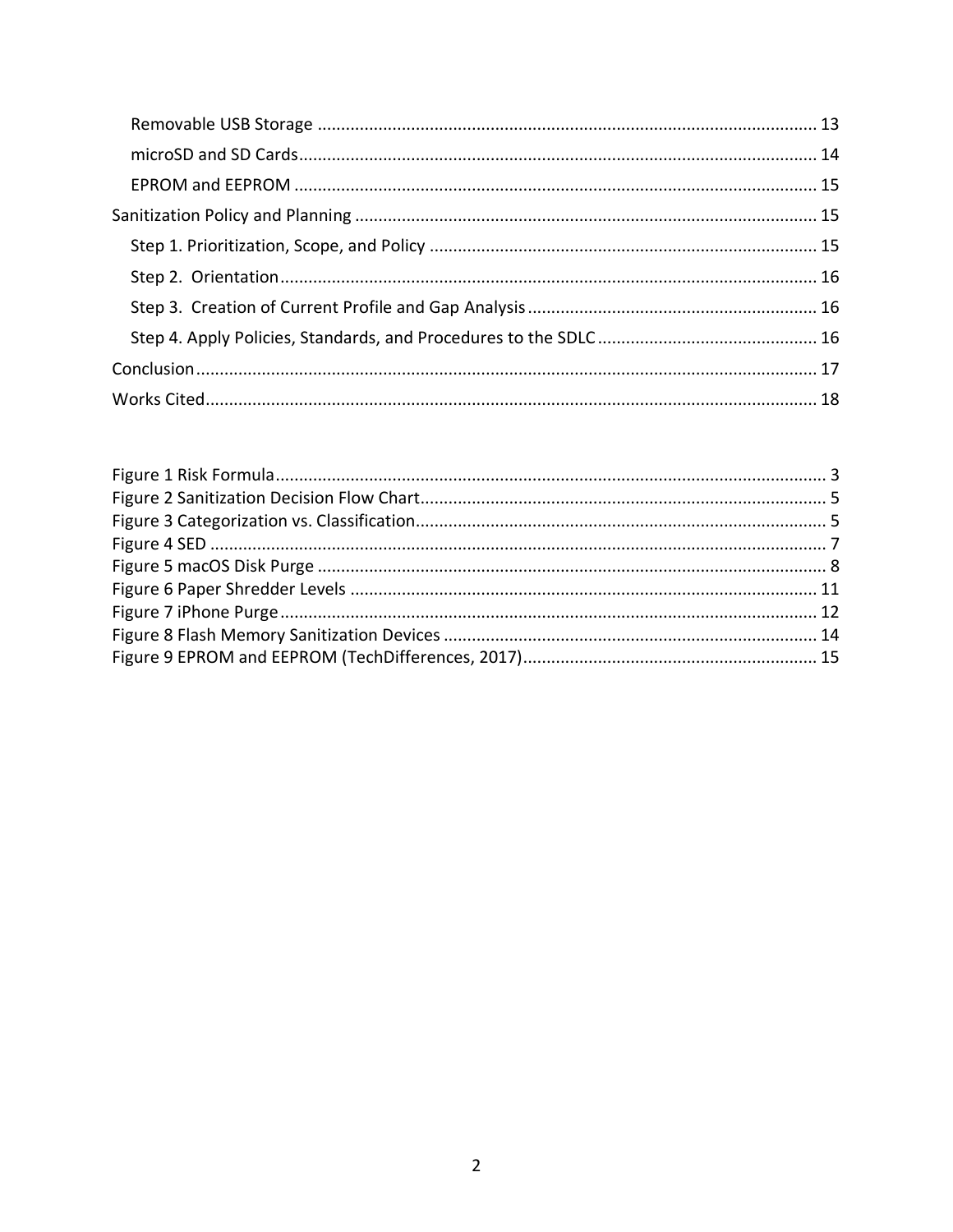# <span id="page-2-0"></span>Introduction

Protecting sensitive information requires attending to where the information is located and used throughout its lifetime. This document guides how to manage sensitive information when the media on which it resides is no longer used for that purpose. These management processes are collectively known as media sanitization.

Media comes in several forms: magnetic, paper, solid-state, and optical. I address sanitization across all of these media types, including how to meet associated data erasure challenges. Further, this guide provides steps and considerations needed to implement and manage media sanitization policies and procedures.

# <span id="page-2-1"></span>Sanitization and Data Remanence

Media sanitization uses reasonable and appropriate tools and techniques to make the recovery of stored data too challenging to be of value to data thieves. The value of the data varies according to theft motivations and the financial return vs. data recovery effort.

For example, customer information that includes payment card information is sensitive information with inherent value to data thieves. However, a thief is only going to go after the data if the time and effort required results in a cost lower than the value of the data. Consequently, a simple overwrite of a magnetic disk is likely enough to prevent attempts to recover the information.

## <span id="page-2-2"></span>Risk

Sanitization approaches implemented by organizations must match the risk associated with the stored data. Figure 1 shows one way to look at how we manage this risk. By increasing the skills and tools (means) and the opportunity (availability of retrievable data) needed to recover the data, we reduce the likelihood that an attacker can locate and retrieve sensitive data from repurposed or retired media (Olzak, 2012).



*Figure 1 Risk Formula*

<span id="page-2-3"></span>Another essential element of likelihood is the value of the data to the attacker (motive). Motive often goes beyond data value. Hacktivists might want to steal data to embarrass or harass a target organization. Nation-state hackers seeking to steal defense secrets from other nations are highly motivated… and the cost is not usually an issue.

The final element of risk, not shown in Figure 1, involves regulatory requirements. Regulations like the HIPAA require proper disposal of media. Risk management is a large part of sanitization planning, as described later in this guide.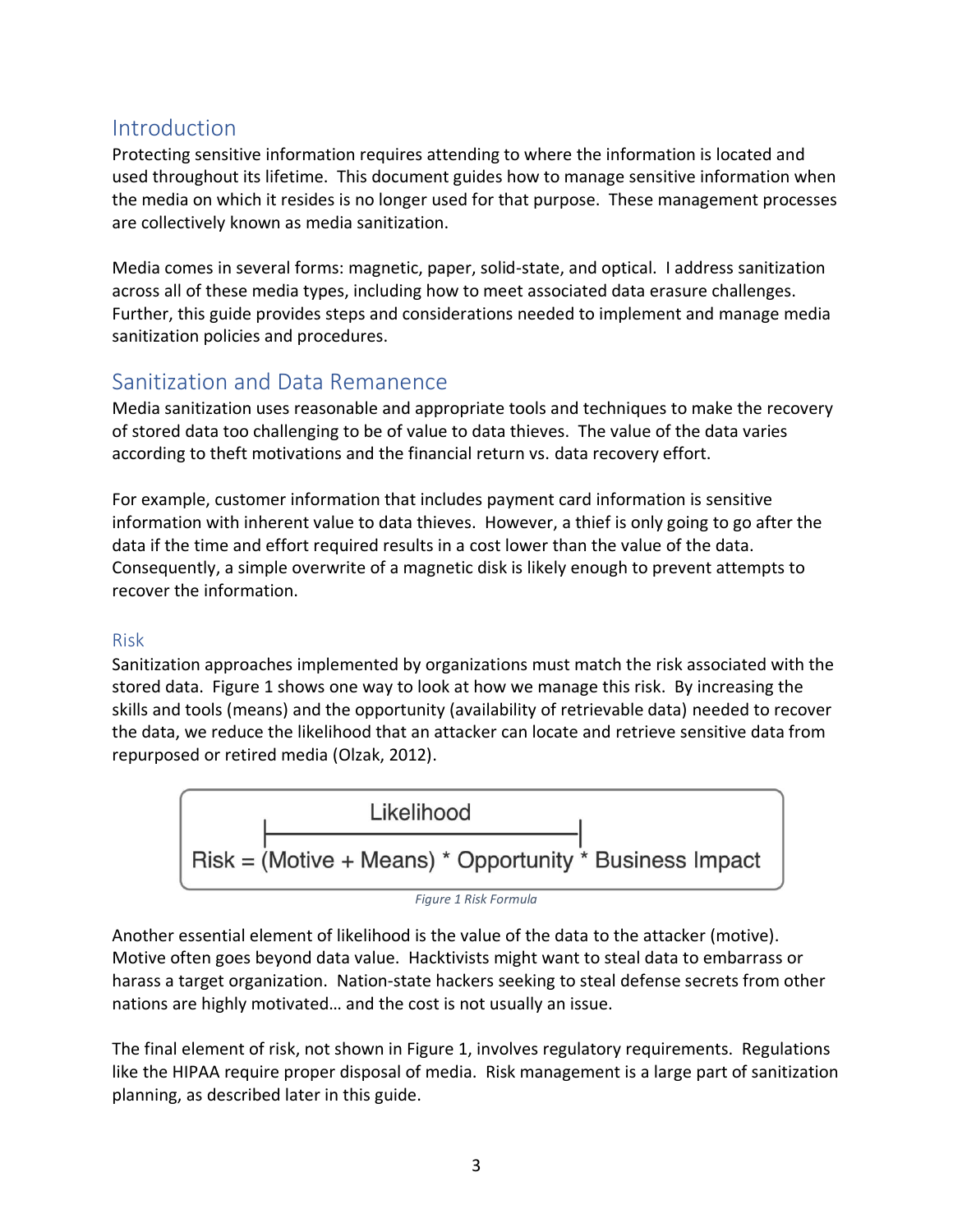## [Go to Table of Contents](#page-0-0)

#### <span id="page-3-0"></span>Data Remanence

Data remanence is residual data remaining after an organization takes steps to delete it. For magnetic and solid-state (SSD) drives, deleting files and databases is not enough. When a person deletes a file, for example, the information in the file is not deleted. Instead, the file system marks the locations where the file is stored as no longer used. Usual methods for accessing the file via the operating system no longer work. However, anyone can easily download one of the many tools that can read "deleted" files. Data remains on the drive until other information is written over it.

File systems that implement journaling, including Microsoft's NTFS, write data to logs and files to safeguard integrity (LSoft Technologies Inc., 2019). This can result in sensitive information remaining in journaling logs. Consequently, solutions like file shredding might not completely remove all related sensitive information from a disk.

Areas on disks not currently mapped for use (e.g., marked as defective) are often skipped during simple overwrite processes (Kissel, Regenscheid, Scholl, & Stine, 2014), and defragmentation processes write file data to various locations. Both conditions can make sanitization with simple overwrites difficult.

## [Go to Table of Contents](#page-0-0)

#### <span id="page-3-1"></span>Sanitization Levels

The National Institute for Standards and Technology (NIST) provides detailed sanitization guidance in [SP 800-88 r1.](https://nvlpubs.nist.gov/nistpubs/SpecialPublications/NIST.SP.800-88r1.pdf) In this document, the NIST describes three levels of sanitization: clear, purge, and destroy.

- **Clear** is a simple overwrite of the media with meaningless data. Sanitization tools commonly do this by writing all zeros to user-accessible areas. This does not address areas of possible remanence I described earlier.
- **Purge** completely destroys all data on media. It goes beyond simple overwrites and includes cryptographic erase and degaussing.
- **Destruction** involves reducing the media to small pieces or ash.

I describe purging and destruction approaches across all media types later in this guide.

Figure 2 (Kissel, Regenscheid, Scholl, & Stine, 2014, p. 17) shows a general decision flow chart for deciding which sanitization approach to use. These are guidelines. Sanitization risk assessments related to an organization's unique operating environment are still needed.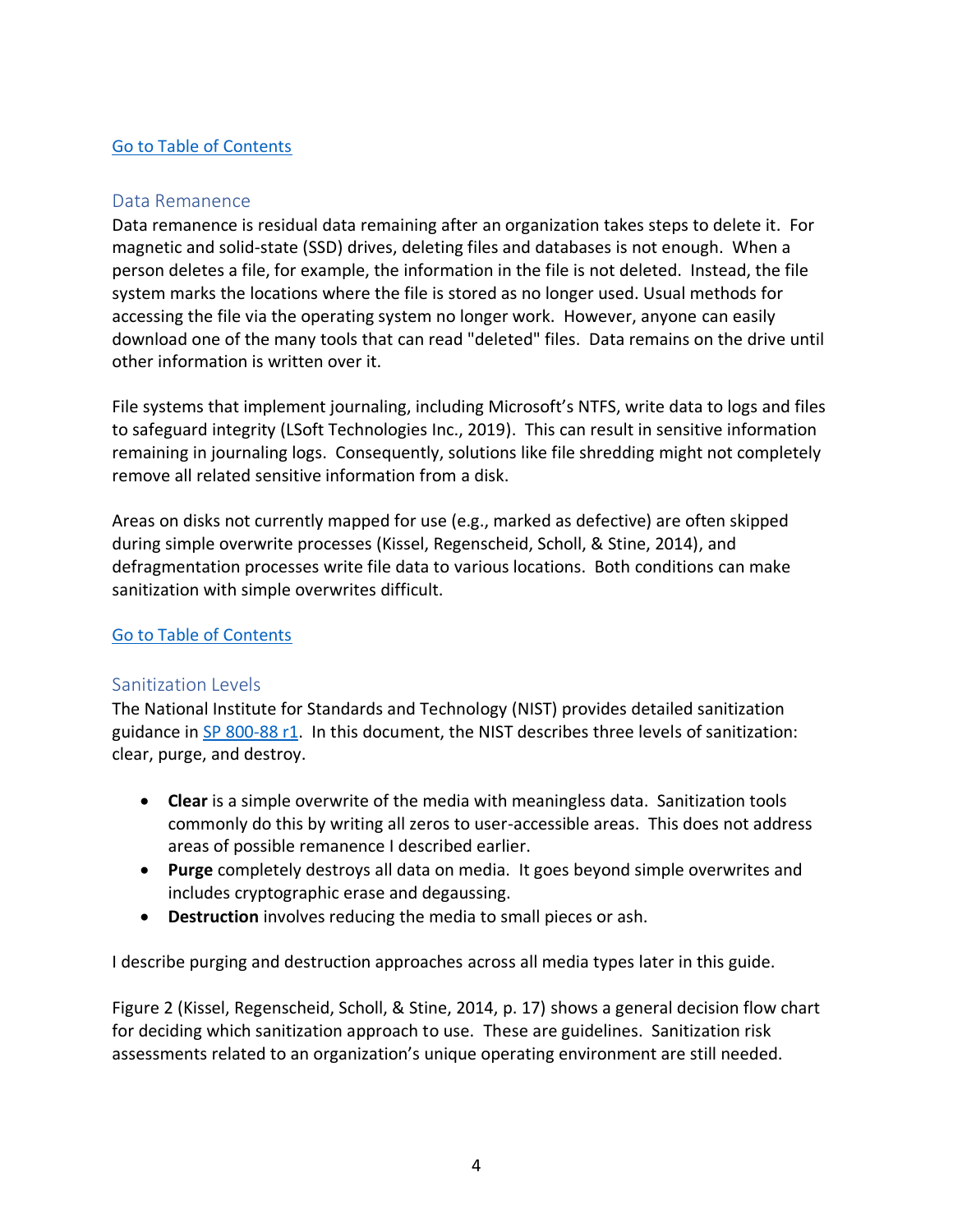

*Figure 2 Sanitization Decision Flow Chart*

<span id="page-4-1"></span>Note that the foundation of the flow chart is data categorization (*classification*). For the rest of this guide, Figure 3 translates the NIST categories with the more common classifications, as described in the linked document.

| <b>Categorization</b> | <b>Classification</b> |
|-----------------------|-----------------------|
| Low                   | Public                |
| Moderate              | Confidential          |
| High                  | Restricted            |

*Figure 3 Categorization vs. Classification*

<span id="page-4-2"></span>[Go to Table of Contents](#page-0-0)

# <span id="page-4-0"></span>Sanitization Procedures by Media Type

Although overwrite, purge and destruction are commonly accepted sanitization procedures, organizations cannot use all three across all media types. It is important to understand what is effective for each type.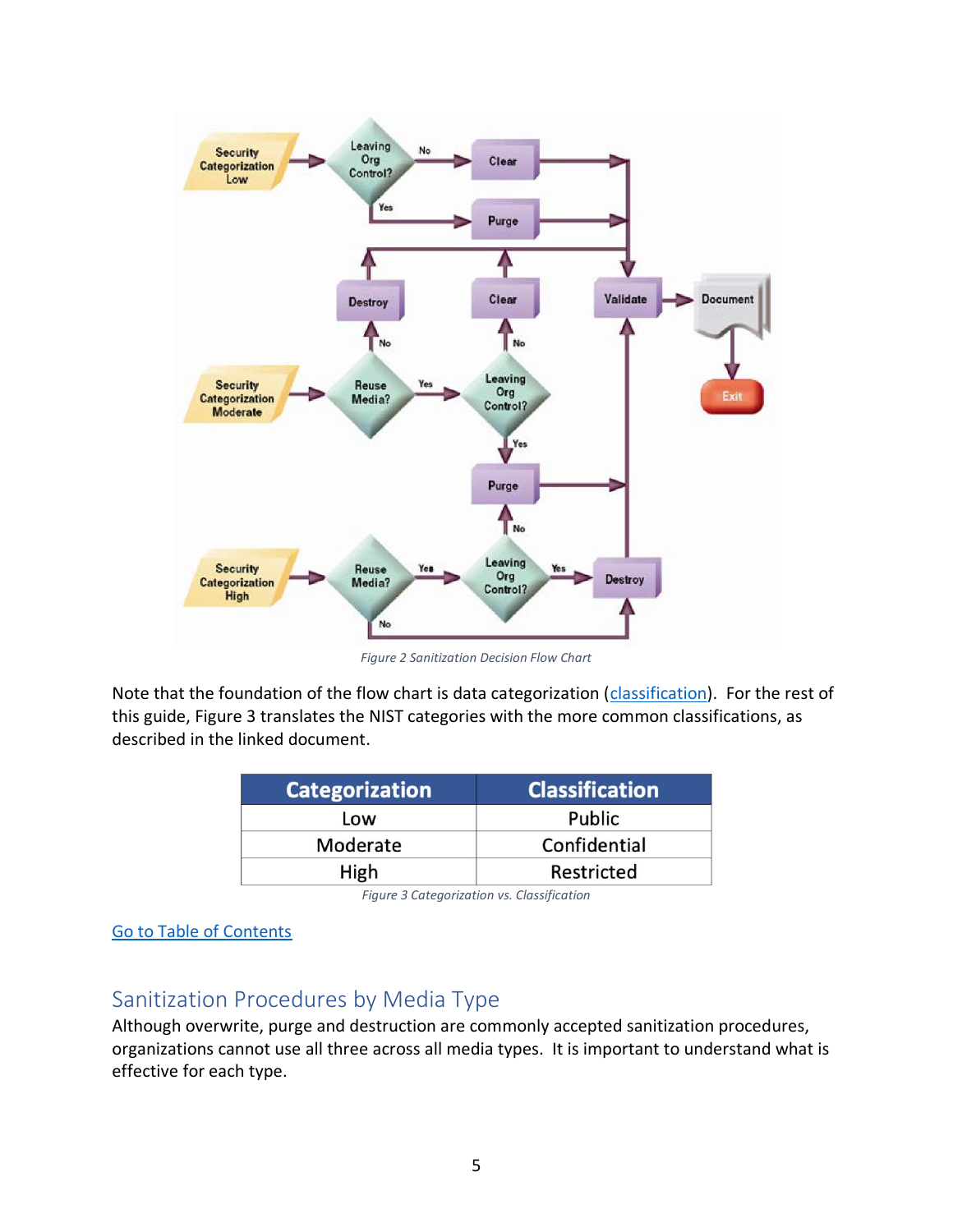## <span id="page-5-0"></span>Magnetic Drives

## <span id="page-5-1"></span>Clear

Magnetic and SSDs can be cleared, purged, or destroyed. Many tools exist to allow simple overwrites of entire user-accessible disk areas. However, organizations should not use overwrites on SSDs if they plan to reuse them. Because of the way SSDs manage wear levels, overwrite can severely limit an SSDs lifetime if done multiple times.

Windows and macOS come with overwrite capabilities. Other products include those listed in a Techworld article (Best disk wiping tools for hard drives, smartphones, and SSDs, 2018). Keep this list available. These tools (free and for-fee) include both clear and purge capabilities.

#### <span id="page-5-2"></span>Purge

Clearing is not enough if

- The data is confidential, and the drive is leaving the organization
- The data is restricted

Purging is needed when media with restricted data is reused within the organization or when media classified as confidential or higher leaves the organization for reuse or disposal.

#### <span id="page-5-3"></span>*Secure Erase*

Today's PATA and SATA drives usually come with Secure Erase commands that effectively purge them of data (Fisher, 2019). Secure Erase, a drive standard not available for SCSI drives, writes a binary one or zero across all areas of the disk: not just those that are accessible during normal drive operation. It is done on the drive itself using utilities that come with the drive. For SCSI drives, third-party software is often necessary.

#### <span id="page-5-4"></span>*Cryptographic erase with SED*

Cryptographic erase (CE) can be the most reliable approach to purging data. If encryption is implemented *before* sensitive data is written to the disk, and it is demonstratable that keys can be securely erased, no data in any disk location is available to attackers. Two approaches to CE include self-encrypting drives (SEDs) and the use of encryption capabilities in operating systems.

Figure 4 (Buecker, 2015) helps us understand how CE works. The media encryption key (MEK) is stored in a special location on the drive. It is used to encrypt all content written to the drive with the Advanced Encryption Standard (AES). The MEK is encrypted with a key encryption key (KEK) using an encryption processor on the drive. The KEK is not stored on the drive, and it is provided to decrypt the KEK at system powerup. For example, when a user logs onto a device with an SED, the KEK decrypts the MEK allowing user and system access to the drive content.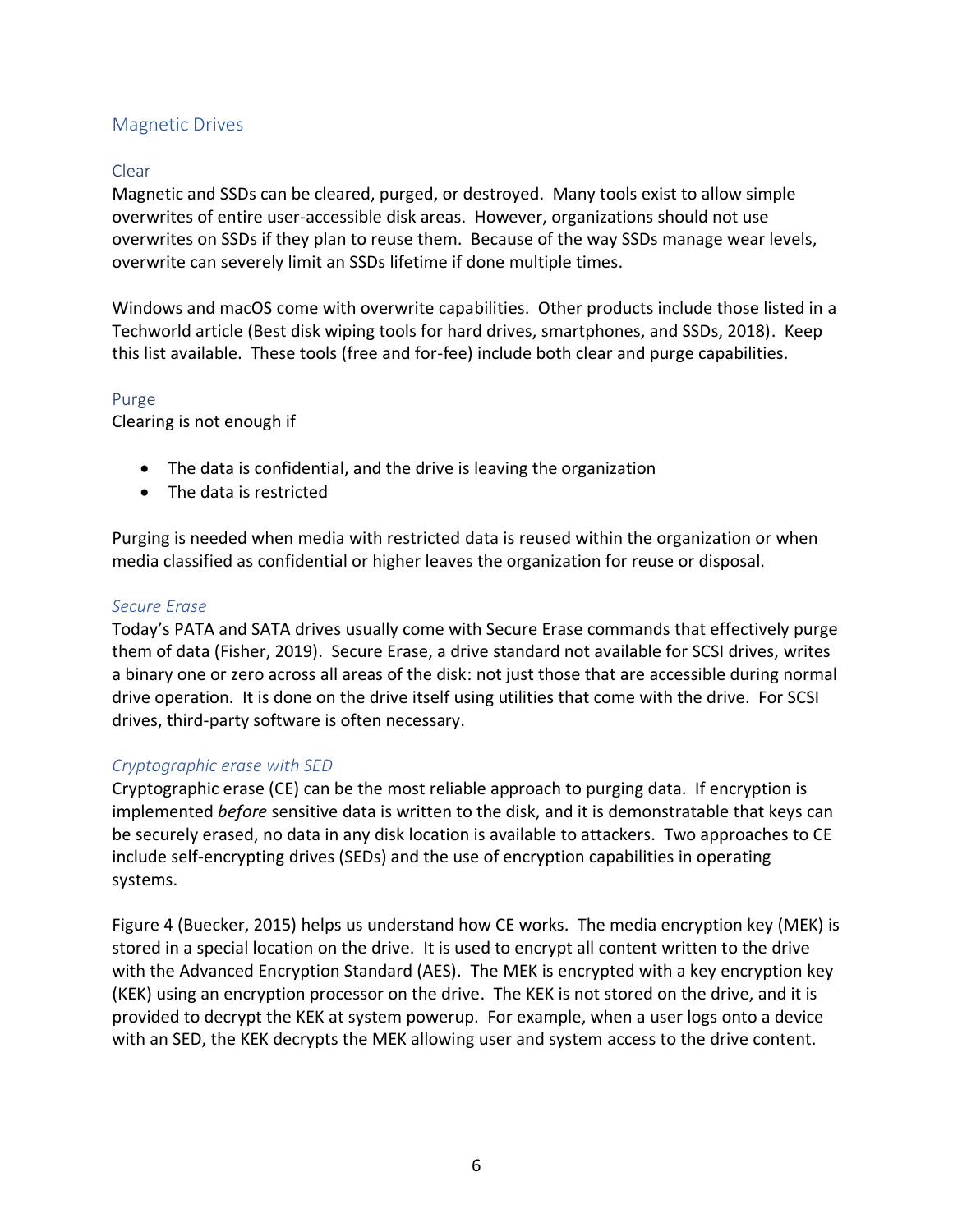When purging the drive, a special utility provided by the drive manufacturer is used to change the MEK to one that has no relationship to the encrypted data. It cannot be used to decrypt the drive content. This effectively makes data on the drive inaccessible.

SEDs are often not widely distributed in organizations. Because the cost of SEDs is higher than that for standard drives, systems that contain them cost more. Many vendors do not include SEDs in general system configurations because of this cost. Organizations have to ask to have SEDs in any vendor proposal for system pricing.



*Figure 4 SED*

#### <span id="page-6-1"></span><span id="page-6-0"></span>*Cryptographic erase with operating systems*

Lack of SEDs does not mean CE is not possible. Both Microsoft Windows and Apple macOS provide the means to encrypt drives and finally perform CE. However, these approaches can take longer than a simple key removal.

Windows. BitLocker comes with Windows Vista (and later) Pro, Enterprise, and Server 2008 (and later). It can encrypt both internal and external drives. A reliable approach to CE involves these steps for a drive already encrypted with BitLocker:

- 1. Use the Windows Disk Manager utility to delete the encrypted volume
- 2. Create a new volume using the same disk space as the deleted volume
- 3. Use BitLocker to encrypt the new volume using a different passcode/key

This is a very quick process. Step 3 is performed on what the Disk Utility sees as empty disk space, so encryption is very fast.

If the drive or volume is not already encrypted, an organization can first encrypt the drive and then follow the three purge steps.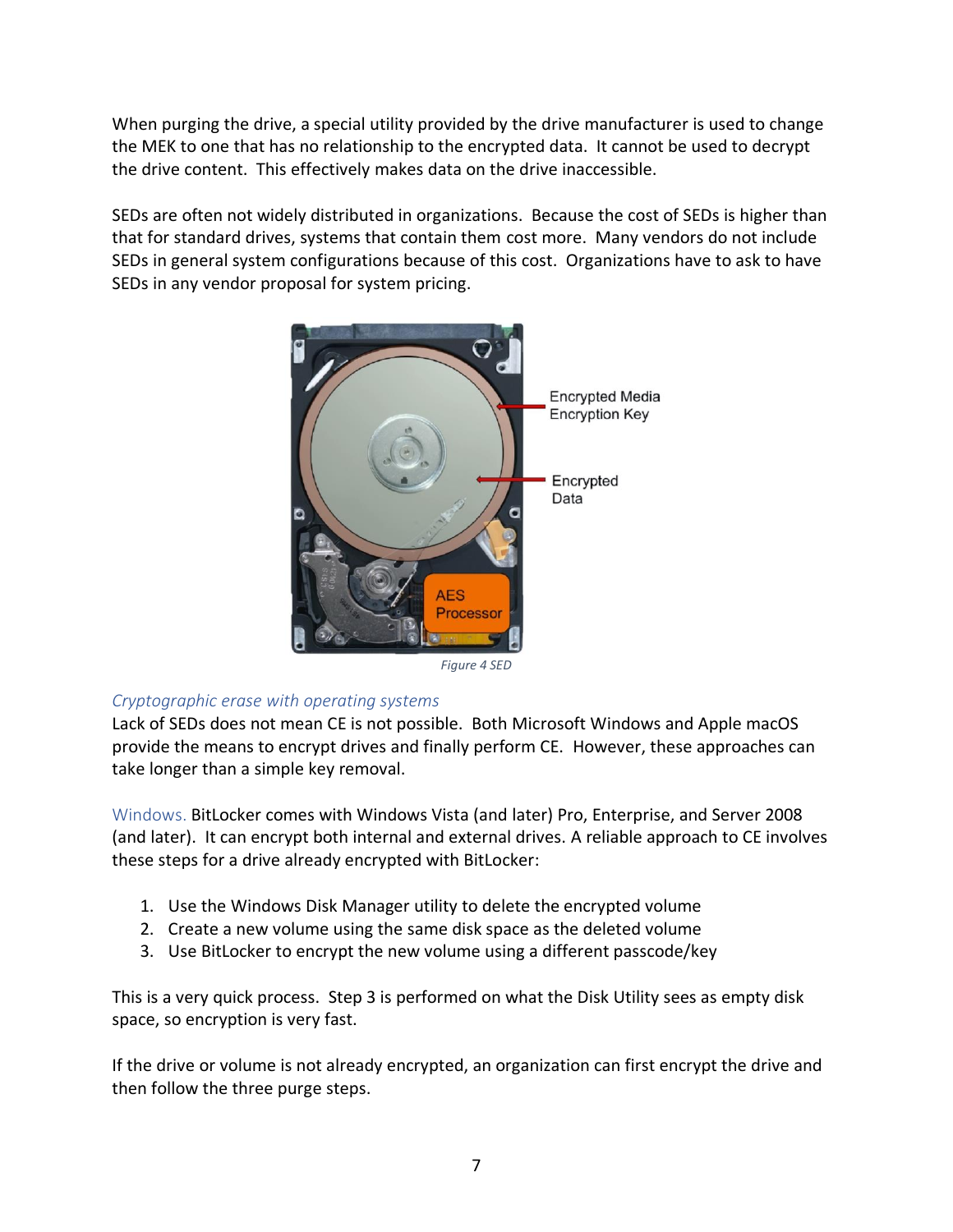#### [Go to Table of Contents](#page-0-0)

macOS. FileVault, the encryption capability that ships with macOS, enables both cryptographic erase and a complete overwrite of data, as shown in Figure 5. Using the *Disk Utility*, select the disk to be erased and click *Erase*. After clicking *Security Options* at the lower left, move the slider all the way to the right. All data on the drive is made inaccessible. If the drive is encrypted with FileVault, this process removes all keys.

Moving the slider to the right provides a powerful purge. However, a quick erase of an encrypted drive also removes the keys and leaves only encrypted data behind. The problem with a quick erase is the availability of tools that can recover quickly erased macOS partitions with the recovery key (Fleishman, 2018). If an organization fails to delete the recovery key, the data is still accessible.

| Volume<br>Viev                                                                                    | <b>Disk Utility</b><br>m<br>First Aid Partition Erase<br>Restore<br>Mount                                                                                                                                                                                                                                                                                        | œ<br>Info            |
|---------------------------------------------------------------------------------------------------|------------------------------------------------------------------------------------------------------------------------------------------------------------------------------------------------------------------------------------------------------------------------------------------------------------------------------------------------------------------|----------------------|
| Internal<br><b>VEL APPLE SSD AP0512M</b><br><b>Container disk1</b><br>let.<br>в                   | Erase "<br>Erasing "SanDisk Extreme SSD Media" will permanently erase all data<br>stored on it. You can't undo this action.                                                                                                                                                                                                                                      | 500.11 GB            |
| External<br>в<br>٠<br>в<br>٥                                                                      | Name: Untitled<br>Format: Mac OS Extended (Journaled)<br>G<br><b>Scheme:</b> GUID Partition Map<br>ć                                                                                                                                                                                                                                                             |                      |
|                                                                                                   | Security Options<br>Cancel<br>Erase                                                                                                                                                                                                                                                                                                                              |                      |
|                                                                                                   | Location:<br>External<br>Capacity:                                                                                                                                                                                                                                                                                                                               | 500.11 GB            |
|                                                                                                   | <b>USB</b><br>Child count:<br>Connection:<br><b>Partition Map:</b><br><b>Master Boot Record</b><br>Type:                                                                                                                                                                                                                                                         | 1<br><b>Disk</b>     |
|                                                                                                   | S.M.A.R.T. status:<br><b>Not Supported</b><br>Device:                                                                                                                                                                                                                                                                                                            | disk2                |
| Volumi<br>View                                                                                    | <b>Disk Utility</b><br>m<br>First Aid Partition<br>Mount<br>Erase<br>Restore                                                                                                                                                                                                                                                                                     | G)<br>Info           |
| Internal<br>APPLE SSD AP0512M<br>Container disk1<br>$>$ $\lbrack$<br>External<br>Ξ<br>Ξ<br>۸<br>٠ | <b>Security Options</b><br>These options specify how to erase the selected disk or volume to prevent<br>disk recovery applications from recovering it.<br><b>Most Secure</b><br>Fastest<br>This option does not securely erase the files on the disk. A disk<br>recovery application may be able to recover the files.<br>OK<br>Security Options<br>Cancel Erase | 500.11 GB            |
|                                                                                                   | Location:<br>External<br>Capacity:                                                                                                                                                                                                                                                                                                                               | 500.11 GB            |
|                                                                                                   | <b>USB</b><br>Child count:<br><b>Connection:</b>                                                                                                                                                                                                                                                                                                                 | п                    |
|                                                                                                   | <b>Partition Map:</b><br><b>Master Boot Record</b><br>Type:<br>S.M.A.R.T. status:<br><b>Not Supported</b><br>Device:                                                                                                                                                                                                                                             | <b>Disk</b><br>disk2 |
|                                                                                                   |                                                                                                                                                                                                                                                                                                                                                                  |                      |

<span id="page-7-0"></span>*Figure 5 macOS Disk Purge*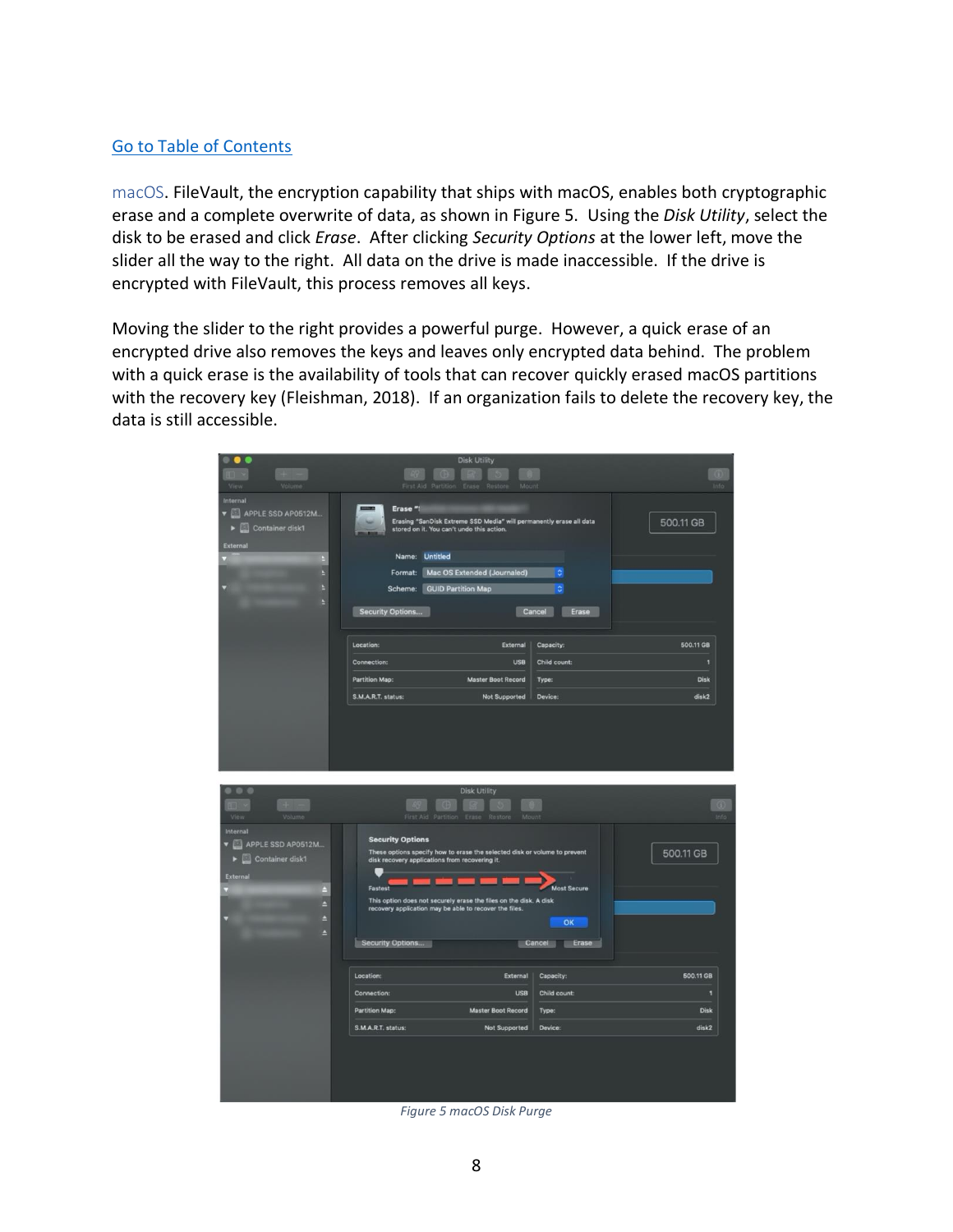#### <span id="page-8-0"></span>*Degaussing*

Degaussing is the use of a strong magnetic field to destroy the data on magnetic storage media. It can quickly erase magnetic tape and floppies. However, degaussing hard drives is not an easy process. The power applied must be sufficient for the drive purged.

Further, degaussing is not guaranteed to erase all the data. Finally, degaussing can destroy drives. If an organization plans to reuse a drive, degaussing is not a good approach.

Purchasing a degausser, maintaining it, and managing the associated purging is usually not as cost-effective as the other purging approaches described in this guide.

#### <span id="page-8-1"></span>**Destruction**

When an organization retires drives containing restricted data, destruction is the best sanitization method. Risk determines the destruction approach selected.

#### <span id="page-8-2"></span>*Damage the drive*

One destruction method is damaging the drive, so it cannot work when connected to a computer. Approaches include drilling a hole into the drive and using a hammer to damage the spindle. These approaches deny access to most attackers. However, attackers with access to expensive lab and forensics tools and equipment can still recover much of the data on the drive. Whether or not an organization uses this information depends on the associated risk.

#### <span id="page-8-3"></span>*Shred the drive*

The most effective destruction approach is to shred drives. For example, my team collected retired drives in a secure location. Once per quarter (or more often when necessary), we transported the drives to a media destruction facility where they were shredded into small pieces. Services like Shred-it picks up an organization's drives and provides less destructive methods, such as shearing and crushing. These are usually enough for the vast majority of organizations.

Large organizations can purchase drive shredders to use on site. This requires the disposal of the shredded material. Organizations should compare the costs of purchasing and maintaining a shredder, added to the cost of material disposal, with the cost of using a service before deciding on how to approach drive shredding.

#### [Go to Table of Contents](#page-0-0)

#### <span id="page-8-4"></span>Solid State Drives

Wear leveling approaches on many SSDs can result in sensitive information residing in blocks where a simple overwrite would not work. Consequently, simple overwrites associated with clearing are sometimes not enough: depending on the drive and how it performs wear leveling.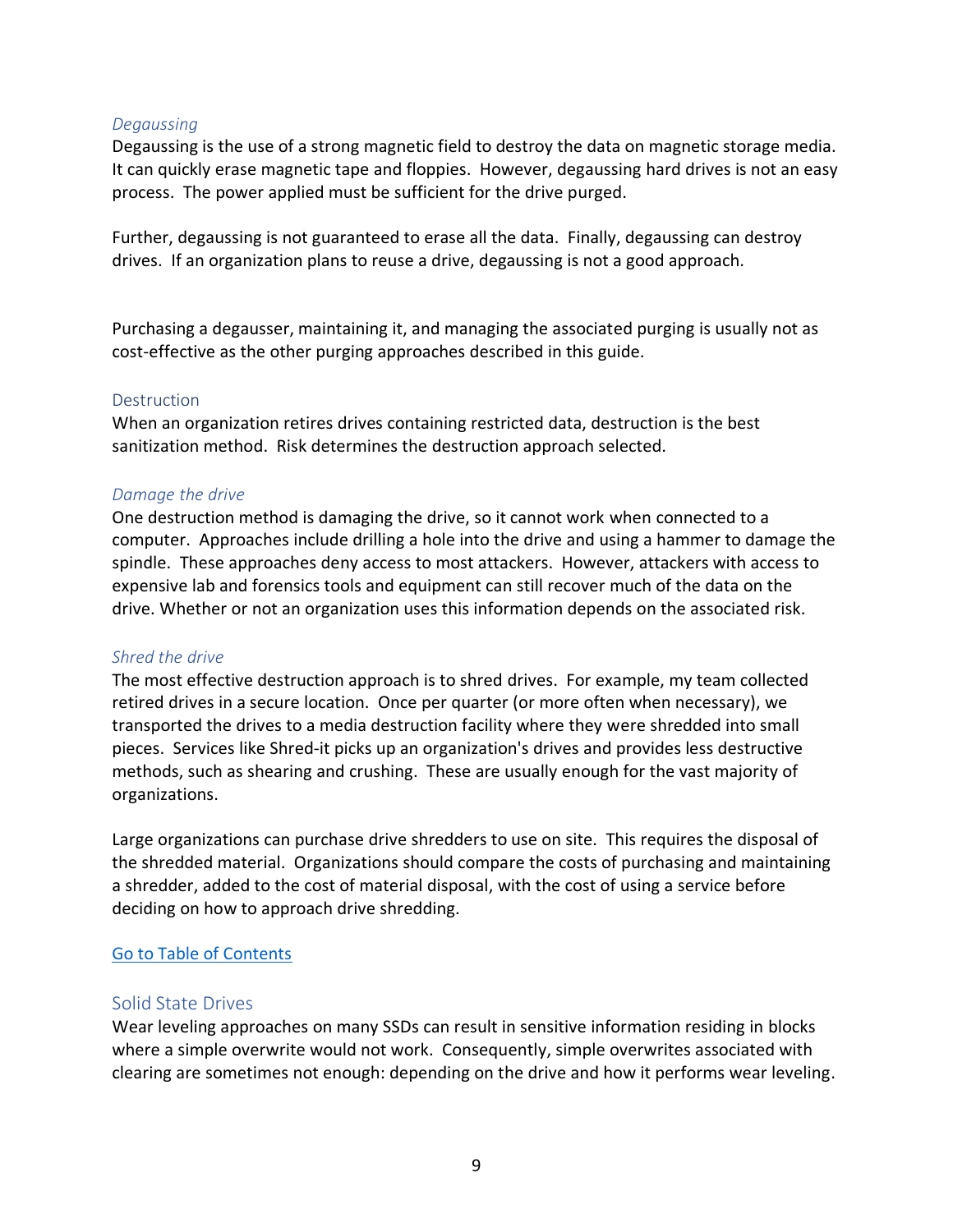#### <span id="page-9-0"></span>Clear

Organizations can use the same approach for overwriting SSDs. Sanitization teams should only use clearing techniques when the target SSD contains confidential information. Vendors often provide tools to enable simple overwrites of entire user-accessible disk areas.

#### <span id="page-9-1"></span>Purge

Many SSD vendors provide tools for purging their products (Constantin, 2018). Vendors design these tools to address all blocks on the drives. These tools often provide an approach that avoids overwriting. It applies a voltage spike to the drive that immediately erases all content. This avoids the overwrite process that shortens drive life. CE also works on SSDs using both self-encrypting SSDs and operating system encryption tools.

Because SSDs do not store data magnetically, degaussing does not work.

#### <span id="page-9-2"></span>**Destruction**

Both crushing and shredding are proper destruction techniques for SSDs leaving the organization for retirement.

#### [Go to Table of Contents](#page-0-0)

#### <span id="page-9-3"></span>Paper

Large organizations have gotten the message; use a shredding service and provide employees with secure receptacles for paper copies of sensitive information. This is often not possible for SMB and home office locations. However, businesses of any size must use reasonable and appropriate methods to destroy paper documents and reports.

Shredding is the most common way to sanitize paper. Shredder manufacturers rate their devices based on the German DIN 66399 standard (DIN Standards Committee Information Tech and Selected IT Applications, 2012). See Figure 6 (Morsa, 2019).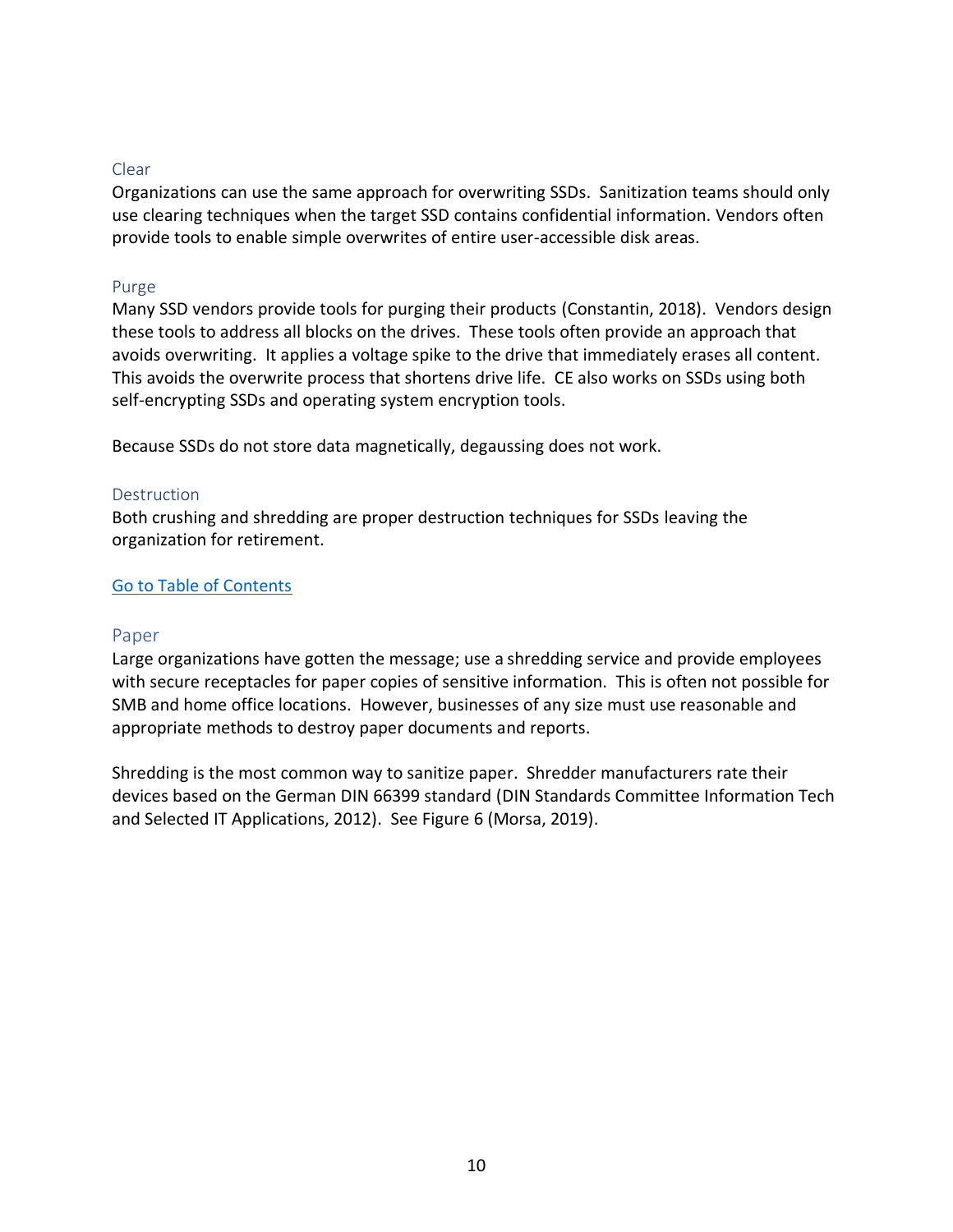|--|--|--|

| Level                                 | $P-1$                            | $P-2$                            | $P-3$                              | $P-4$                            | $P-5$                            | $P-6$                                  | $P-7$                             |
|---------------------------------------|----------------------------------|----------------------------------|------------------------------------|----------------------------------|----------------------------------|----------------------------------------|-----------------------------------|
| <b>Particle Type</b>                  | Strip                            | Strip                            | Cross-Cut                          | Cross-Cut                        | Micro Cut                        | Micro-Cut                              | Micro-Cut                         |
| <b>Particle Size (Max)</b>            | Width: 0.47"<br>Length:<br>Paper | Width: 0.24"<br>Length:<br>Paper | Width:<br>0.08"<br>Length:<br>0.5" | Width: 0.24"<br>Length:<br>0.25" | Width: 0.08"<br>Length:<br>0.05" | Width: 0.04"<br>Length: 0.02"          | Width: 0.04"<br>Length: 0.01"     |
| <b>DIN Protection Class (1-</b><br>3) |                                  |                                  | $1$ or $2$                         | $2$ or $3$                       | $2$ or $3$                       | 3                                      | 3                                 |
| Rating                                | Very Low                         | Low                              | Medium                             | High                             | Very High                        | Top-Secret                             | Top-Secret                        |
| <b>Certifications</b>                 | None                             | None                             | None                               | <b>HIPAA</b>                     | <b>HIPAA</b>                     | <b>HIPPA</b><br>US Army Reg. 380-<br>5 | <b>HIPPA</b><br>NSA/CSS 02-<br>01 |

*Figure 6 Paper Shredder Levels*

<span id="page-10-4"></span>Shredders are not just for paper. Many affordable devices can also destroy optical media. If an organization internally shreds documents,n use of shredders rated at level P-3 is the minimal requirement for confidential information: level P-4 and above for restricted information.

#### [Go to Table of Contents](#page-0-0)

#### <span id="page-10-0"></span>Optical Media

The approaches used for optical media depend on the type of media involved. Given the cost of most optical media, destruction is likely the best option when a disc is no longer needed for data classified above public.

#### <span id="page-10-1"></span>Clear

Overwrites are possible for rewritable optical media. Write-once and no-write optical discs do not allow clearing.

#### <span id="page-10-2"></span>Purge

Secure Erase is not available for optical drives. However, CE is possible by not writing any unencrypted data to the disc and destroying the associated key at retirement or repurposing.

#### <span id="page-10-3"></span>**Destruction**

Destruction of optical discs is straightforward: shred them. Many paper shredders rated P3 and above also shred discs.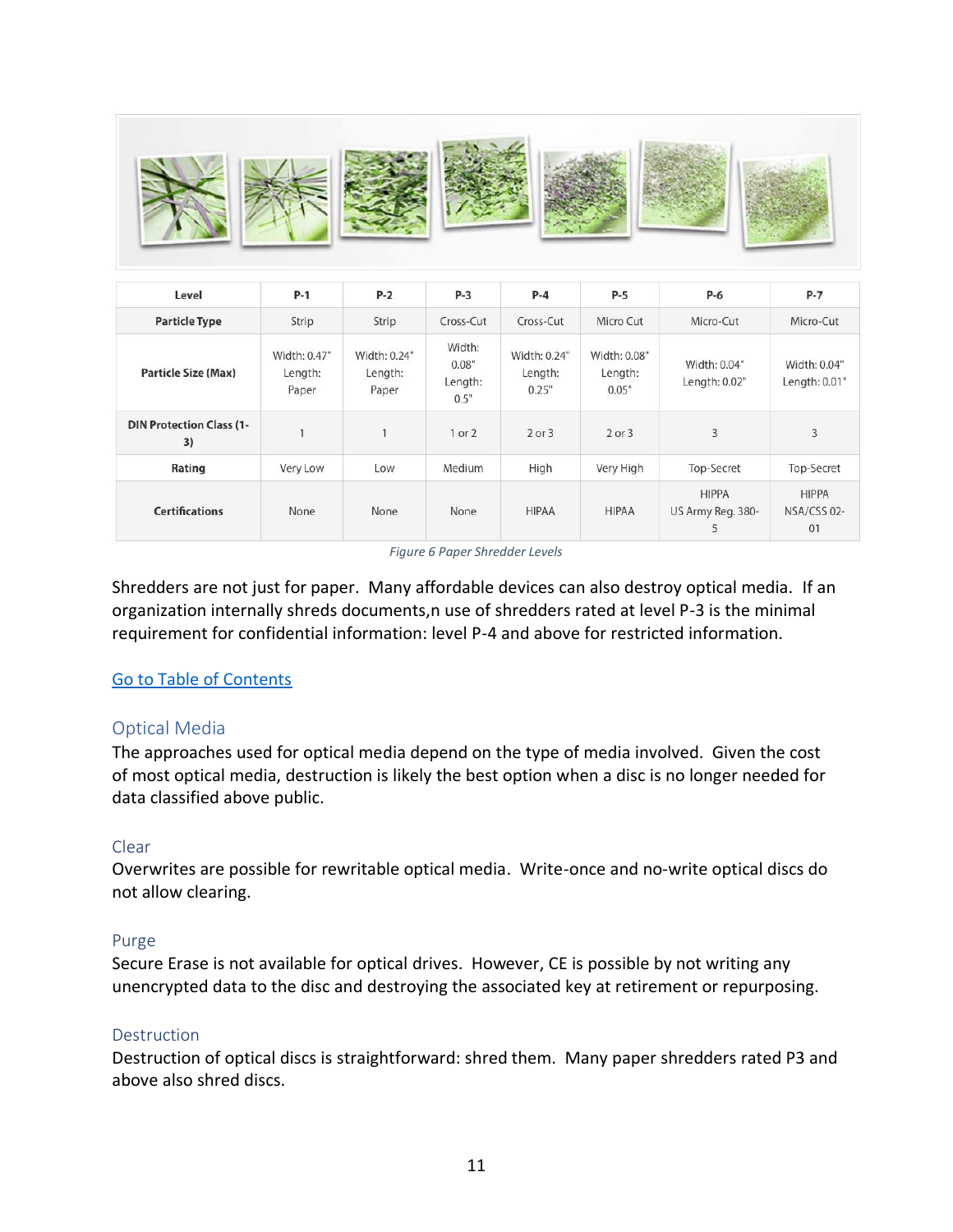Another approach is the use of sanders rated for disc destruction. Simply rubbing sandpaper over the top of the disc, for example, is often not enough to destroy data at all data-bearing layers.

## [Go to Table of Contents](#page-0-0)

## <span id="page-11-0"></span>Mobile Phones and Tablets

Phones and tablets today often enable the destruction of the data they contain. However, this is only possible if organizations plan and manage the devices with some level of mobile device management to ensure proper configuration.

#### <span id="page-11-1"></span>Purge

iPhones and iPads are encrypted out-of-the-box. This means sensitive data is never written in the clear. Clearing is not practical, but purging via CE is very easy, as shown in Figure 7. By following the path in settings on an iPhone, for example, all content is made inaccessible by erasing settings, content, and encryption keys.

Encryption is not configurable by the user. Organizations using iPhones and iPads can be sure of purging effectiveness.



*Figure 7 iPhone Purge*

<span id="page-11-2"></span>Google has also made it mandatory for device manufacturers that want to comply with the Android standard to include automatic encryption on all Android devices when a user configures a login PIN. However, some Android device manufacturers still do not effectively implement or support encryption(Microsoft, 2019). Users can disable encryption on devices like the Samsung Galaxy S10 from within settings (Samsung, 2019).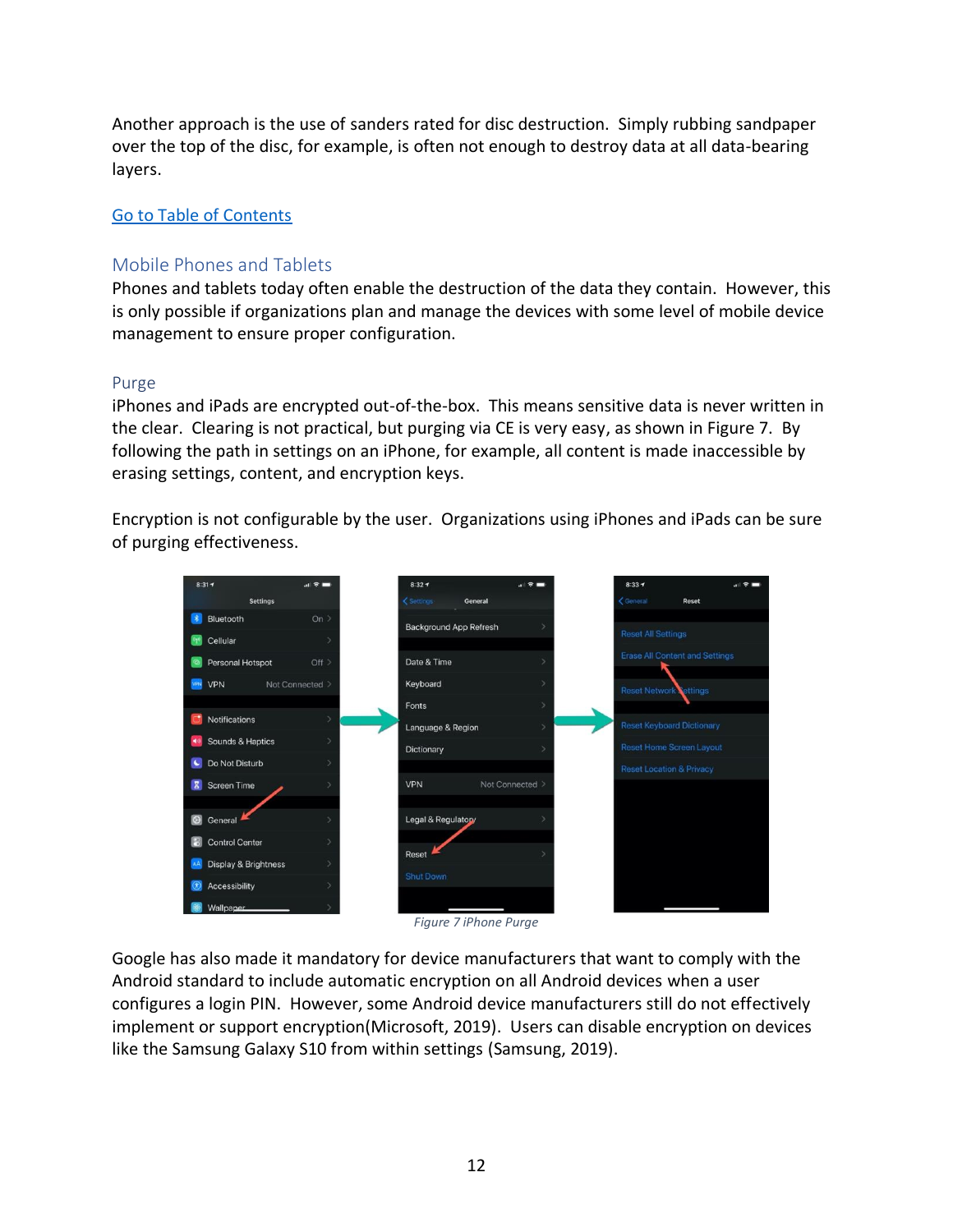A factory reset of unencrypted devices will delete unencrypted information. However, there can be data remanence. To ensure CE, organizations should use mobile device management solutions, like Microsoft Intune, to force encryption on Android devices.

Many mobile devices allow the insertion of microSD or SD cards for additional storage. Managing the content of these cards is separate from managing internal storage. Encrypting storage cards is a separate process from automatic encryption when a user assigns a PIN. Further, a factory reset of the device will not affect the storage card. If a user saves sensitive information to a storage card, it is still available for extraction if the card is not removed. Refer to the [microSD and SD Cards section](#page-13-0) for guidance on managing their content on reuse or retirement.

## <span id="page-12-0"></span>**Destruction**

Smashing a cell phone or tablet does not necessarily destroy the memory chips within. If an organization does not force encryption of these devices over their entire lifetimes, then they should be sent to a shredding vendor for destruction.

## [Go to Table of Contents](#page-0-0)

## <span id="page-12-1"></span>Printers and Multifunction Devices

Enterprise printers, copiers, fax machines, and multi-function devices can contain platens, magnetic disks, or SSDs. Management of magnetic and solid-state media is described earlier in this guide. Organizations should either ensure the devices include manufacturer disk purging technology or can be removed for purging/destruction. Further, some printers can be shredded by destruction vendors. Whether or not device storage can be effectively purged or destroyed is an essential consideration during acquisition.

Using robust cleaning methods on platens are usually sufficient to remove any sensitive information present in residual ink.

## [Go to Table of Contents](#page-0-0)

## <span id="page-12-2"></span>Removable USB Storage

Although some approaches to disk sanitization apply, many removable USB storage devices do not support the new sanitization methods provided by drive manufacturers. This makes these devices a separate risk consideration.

The best approach to managing these devices is to force encryption when connected. In Windows environments, this is possible with BitLocker managed with group policy. This enables cryptographic erase and provides on-the-go protection.

Users do not usually turn-in devices when no longer needed. Organizations should make it easy to dispose of USB storage by providing secure drop off points where users slide their devices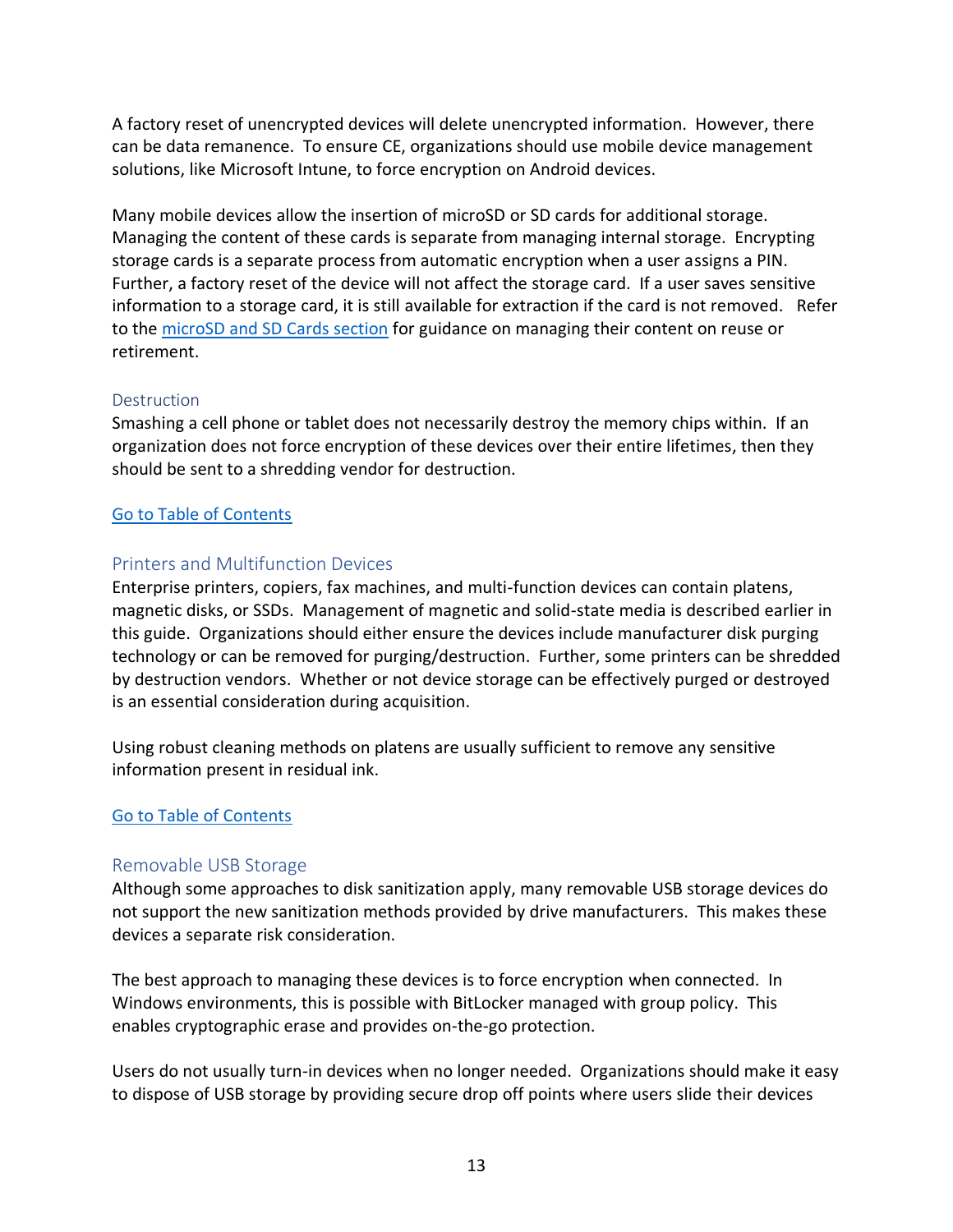into a slot on a secured receptacle. This is similar to those provided for paper. The receptacles are then sent or picked up for content destruction. Policy, training, and management oversight are needed to manage this process.

If an organization wants to reuse USB sticks, secure erasure is possible with erase software or with devices designed for sanitization. See Figure 8.

## [Go to Table of Contents](#page-0-0)

## <span id="page-13-0"></span>microSD and SD Cards

Clearing/purging microSD and SD cards is possible with hardware erasers designed for this purpose. Figure 8 (Data Destroyers, 2019) shows some examples, including a device for erasing USB sticks. Third-party sanitization software and USB microSD/SD adapters can also accomplish this.

Organizations that prefer destruction should consider the same drop off approach described for [USB storage.](#page-12-2)



*Figure 8 Flash Memory Sanitization Devices*

<span id="page-13-1"></span>[Go to Table of Contents](#page-0-0)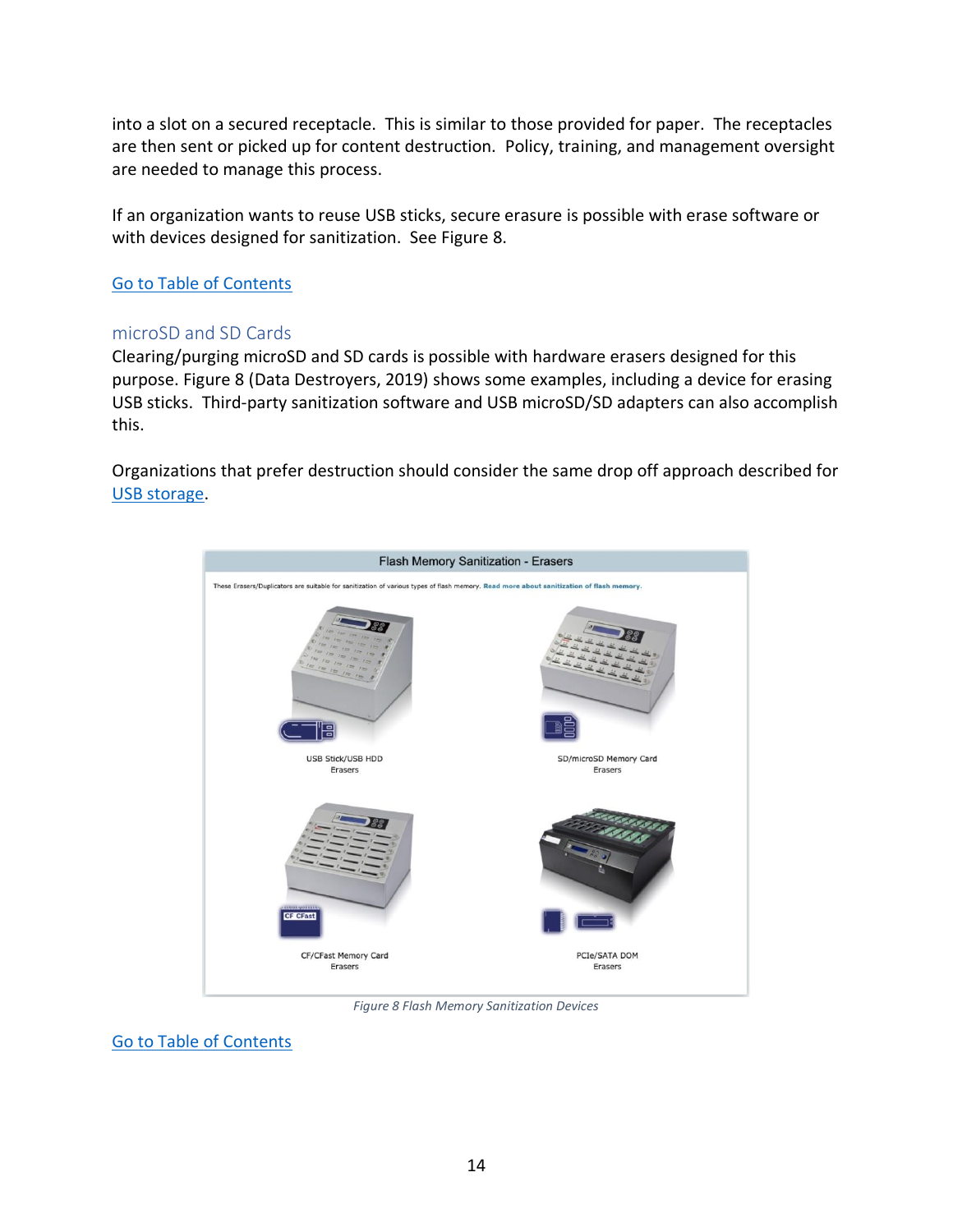## <span id="page-14-0"></span>EPROM and EEPROM

Hardware EPROM erasers using ultraviolet light are available for as low as \$20. EEPROM is erased by applying an electric signal. These are not difficult approaches. The challenge is understanding where these devices are installed and what they contain.

For destruction, consider secure destruction bins as described for *[Removable USB Storage](#page-12-2)*.



*Figure 9 EPROM and EEPROM (TechDifferences, 2017)*

## <span id="page-14-3"></span><span id="page-14-1"></span>[Go to Table of Contents](#page-0-0)

# Sanitization Policy and Planning

Effective sanitization requires organizations to know where and how data is stored; and the data's classifications. To accomplish this, an organization must create policy and processes integrated into system life cycles. The following steps to creating and managing a sanitization plan are based on the recommendations of the International Data Sanitization Consortium (IDSC, 2017).

## <span id="page-14-2"></span>Step 1. Prioritization, Scope, and Policy

The process begins by engaging with management and educating them about the risks involved with failures to sanitize media. With management buy-in, a person or team must be made responsible for sanitization outcomes.

The first step for the sanitization team is to create a checklist listing the data classification levels, on what media the data of the different levels might be located, and the sanitization approach required for reuse or disposal. When considering data locations, it is also vital to include cloud service providers and business partners. The team should use the results of this exercise to create a sanitization and equipment disposal policy draft.

The policy should include requirements for destruction audit trails. Audit trails include documents certifying successful purging or destruction of devices. Many purging products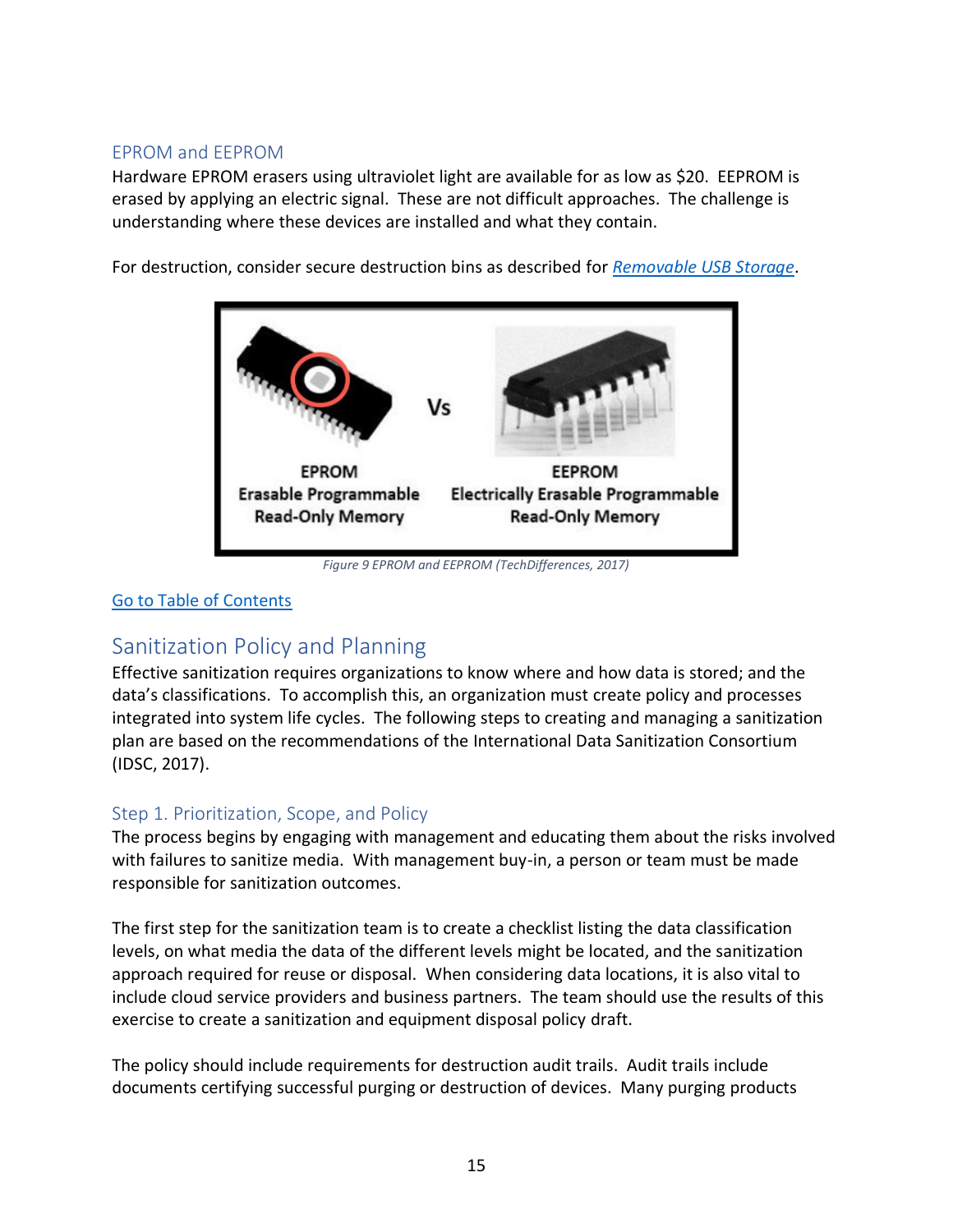provide a certification document upon purge. When an organization uses a third-party destruction service, it should require documentation verifying destruction and disposal.

An example policy is [available from the SANS Institute.](https://www.sans.org/security-resources/policies/server-security/pdf/technology-equipment-disposal-policy) This policy is a good start, but it does not go into enough detail to cover all types of media and media-specific sanitization methods. These considerations are often unique to organizations, and sanitization teams must add or change the policy as needed to manage the risk associated with each checklist item.

## [Go to Table of Contents](#page-0-0)

## <span id="page-15-0"></span>Step 2. Orientation

The sanitization team expands the list created in Step 1 by adding any regulatory sanitization requirements. Also, risks associated with clearing, purging, and destruction sanitization of each list item are calculated: a qualitative approach is usually sufficient. The use of the formulaic model in [Figure 1](#page-2-2) is a good start to conduct item-level risk assessments.

Once risk is assigned, the team should prioritize sanitization implementations and approaches based on risk levels. The final result allows data owners to decide on the best sanitization approaches across all data/media instances. The sanitization team must ensure that data owner requirements are included in the final policy and supporting procedures. The final policy is approved by management for implementation and employee training.

## <span id="page-15-1"></span>Step 3. Creation of Current Profile and Gap Analysis

When conducting the risk assessments, the team should describe the current sanitization processes implemented for each list item (if any). This provides a baseline for performing a gap analysis between the current state and the required states specified by data owners in Step 2.

As the team completes a gap analysis, it should continually update an action plan prioritized by risk. Management must assign reasonable and appropriate completion dates and a person or team responsible for completing each action plan item.

## [Go to Table of Contents](#page-0-0)

## <span id="page-15-2"></span>Step 4. Apply Policies, Standards, and Procedures to the SDLC

Once an organization implements sanitization policies, IT must implement procedures to manage media across all phases of the system lifecycle. These procedures should refer to documented media standards for minimum sanitization capabilities based on the media and the classification levels of data.

1. **Initiation Phase**. Identification of data and their associated classifications help with the development of security requirements. Security requirements should specify sanitization requirements according to the organization's documented standards.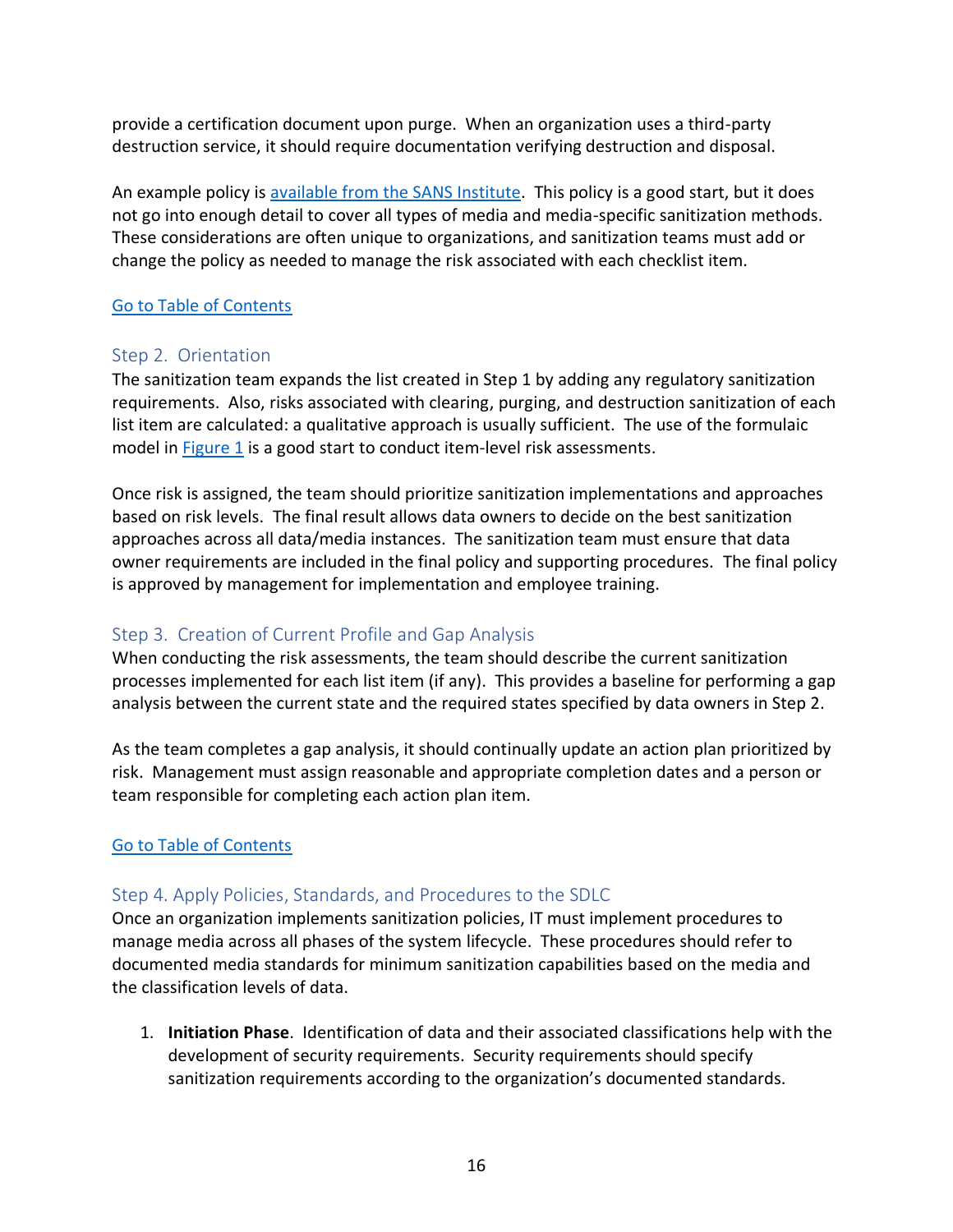- 2. **Development/Acquisition Phase**. Requests for proposal for any device or any thirdparty service must include requirements for storage media and sanitization capabilities/procedures. When service providers (e.g., cloud service providers) will be responsible for all or some of the sanitization procedures, agreements with these providers should include documented certification of sanitization.
- 3. **Implementation Phase**. [Change management](https://youtu.be/K6mMNQg9tUc) procedures during implementation should verify the implementation of media that meet the requirements and standards set by the organization and the project team. This includes a review by the sanitization team or the security team.
- 4. **Operations/Maintenance Phase**. Once again, the change management process can play a big part in the sanitization efforts. A review of any changes to systems should include a review of any media changes and whether those changes comply with organization sanitization policy. The change management team should record any approved changes to media sanitization approaches or capabilities in the system documentation.
- 5. **Disposal Phase**. Finally, system retirement procedures should include clear documentation about how to dispose of all related media. Organizations that keep system documentation up to date should have little problem with this; the sanitization team steps through the installed media and acts according to policy and procedure.

## [Go to Table of Contents](#page-0-0)

# <span id="page-16-0"></span>**Conclusion**

Media sanitization is an integral part of ensuring the confidentiality of sensitive information. It is not something to which an organization pays attention only at the end of a media's usefulness. Instead, media sanitization requires consistent policy enforcement and a set of supporting procedures stretching from the planning phases of a system to its retirement.

The types of media described in this guide are only a part of what an organization might encounter. Storage is everywhere and how it is implemented and managed changes over time. The most important takeaway from this guide is understanding how to recognize and manage the risk associated with media management.